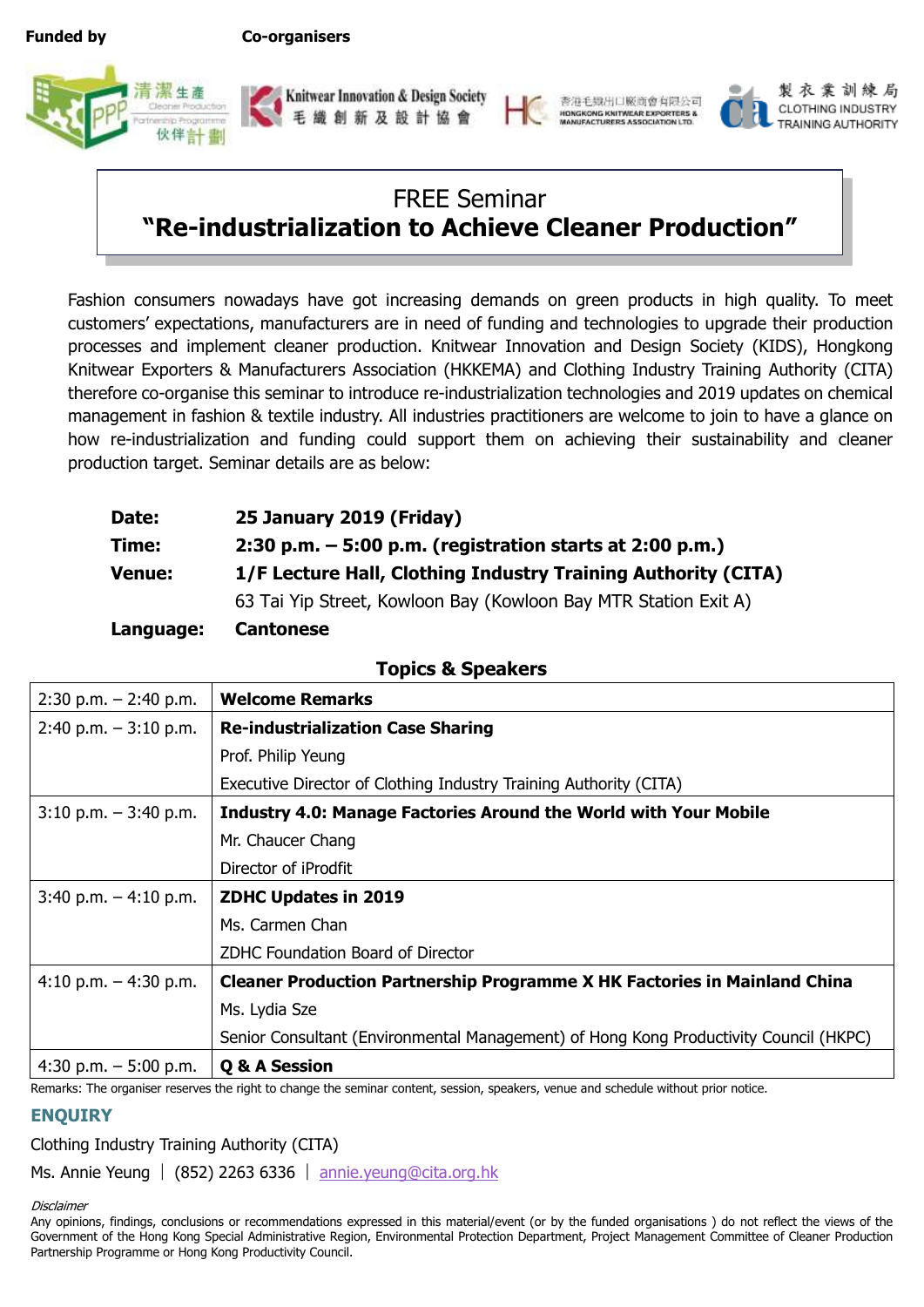### Speakers Biographies

**Prof. Philip Yeung**, Executive Director of Clothing Industry Training Authority (CITA)

Prof. Philip Yeung is currently the Executive Director of Clothing Industry Training Authority in Hong Kong and an Adjunct Professor of The Hong Kong Polytechnic University (PolyU). Prof. Yeung holds a PhD degree from the Queen's University of Belfast and has been awarded Fellowship from the Society of Dyers and Colourists and the Textile Institute in the United Kingdom, the Hong Kong Institution of Textiles and Apparel, and Textile Association in India. Prof. Yeung owned a number of patents and published over 130 papers in journal publications and presented at international conferences over the years.

**Ms. Carmen Chan**, ZDHC Foundation Board of Director

Carmen has got over 10 years of experience working in a European clothing brand. Her role is to provide social and environmental stewardship to the brand, ensuring the issues relevant to the industry and stakeholders are core to the business strategy. She drives different sustainability initiatives in the company and is the lead for sustainable chemistry program.

She has more than 25 years of experience in the industry and has worked for various organisations in retail as well as supply chain. She serves as a member of the ZDHC Board of Directors since 2017 and is also a member of the ZDHC training advisory group.

**Ms. Lydia Sze**, Senior Consultant (Environmental Management) of Hong Kong Productivity Council (HKPC)

Ms. Sze has over 20 years of experience in the field of environmental management and she is also the Programme Manager of the Cleaner Production Partnership Programme. The programme aims to encourage and facilitate Hong Kong-owned factories in Hong Kong and Guangdong region to adopt cleaner production technologies and thereby making a positive contribution to improving the regional environment. Her duty includes engaging key stakeholders in Hong Kong and Guangdong Province such as trade associations, Government Officials in the major cities of Guangdong, factory owners and green groups to take part in the Programme design, publicity and promotion, implementation and review its effectiveness.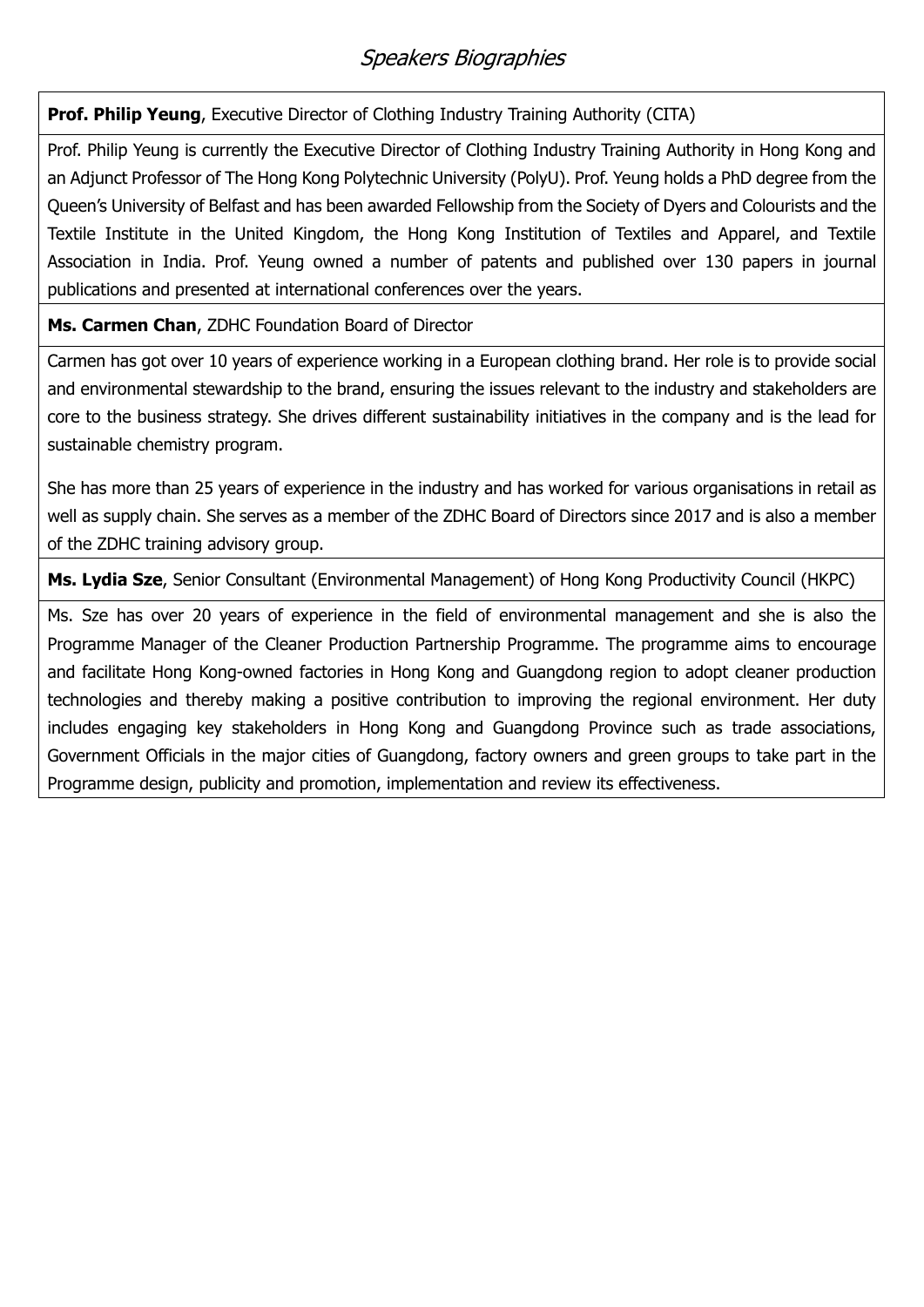資助機構 合辦機構







製衣業訓練局 CLOTHING INDUSTRY **TRAINING AUTHORITY** 

# 免 費 研 討 會 「推動時裝業再工業化及清潔生產」

今時今日,消費者對綠色時裝及高質產品的需求與日俱增。為滿足消費者的期望,時裝及紡織業的生產商需要 資金和利用新技術,為廠房生產線升級和實施清潔生產工序。有見及此,毛織創新及設計協會(KIDS)、香港毛 織出口廠商會(HKKEMA)及製衣業訓練局(CITA)合辦是次研討會,演講嘉賓將與業界分享「再工業化」的新技術, 與及工廠化學品管理的最新資訊。是次研討會費用全免,歡迎業界人士出席,瞭解如何通過「再工業化」和申 請政府資助以達至清潔生產和可持續發展目標。研討會詳情如下:

- 日期︰ **2019** 年 **1** 月 **25** 日 **(**星期五**)**
- 時間︰ **2:30 p.m. – 5:00 p.m. (2:00 p.m.**開始登記**)**
- 地點︰ 製衣業訓練局**(CITA)**一樓演講廳 九龍灣大業街 63 號 (九龍灣港鐵站 A 出口) 語言︰ 廣東話

| $2:30$ p.m. $-2:40$ p.m. | 歡迎致辭                         |
|--------------------------|------------------------------|
| $2:40$ p.m. $-3:10$ p.m. | 時裝及紡織業再工業化個案分享               |
|                          | 製衣業訓練局(CITA)總幹事楊國榮教授         |
| $3:10$ p.m. $-3:40$ p.m. | 工業 4.0: 一機在手管理全球工廠           |
|                          | iProdfit 項目總監張錦洪先生           |
| $3:40$ p.m. $-4:10$ p.m. | ZDHC 2019 最新動向               |
|                          | ZDHC 基金會執行董事陳嘉雯女士            |
| 4:10 p.m. $-$ 4:30 p.m.  | 「清潔生產伙伴計劃」X 港資內地工廠           |
|                          | 香港生產力促進局(HKPC)環境管理部高級顧問施惠敏小姐 |
| 4:30 p.m. $-5:00$ p.m.   | 問答環節                         |
|                          |                              |

#### 研 討 會 流 程

註︰主辦單位有權更改研討會的內容、講者、時間及地點,而不另行通知。

#### 查 詢

#### 製衣業訓練局**(CITA)** 楊小姐

(852) 2263 6336 ︳[annie.yeung@cita.org.hk](mailto:annie.yeung@cita.org.hk)